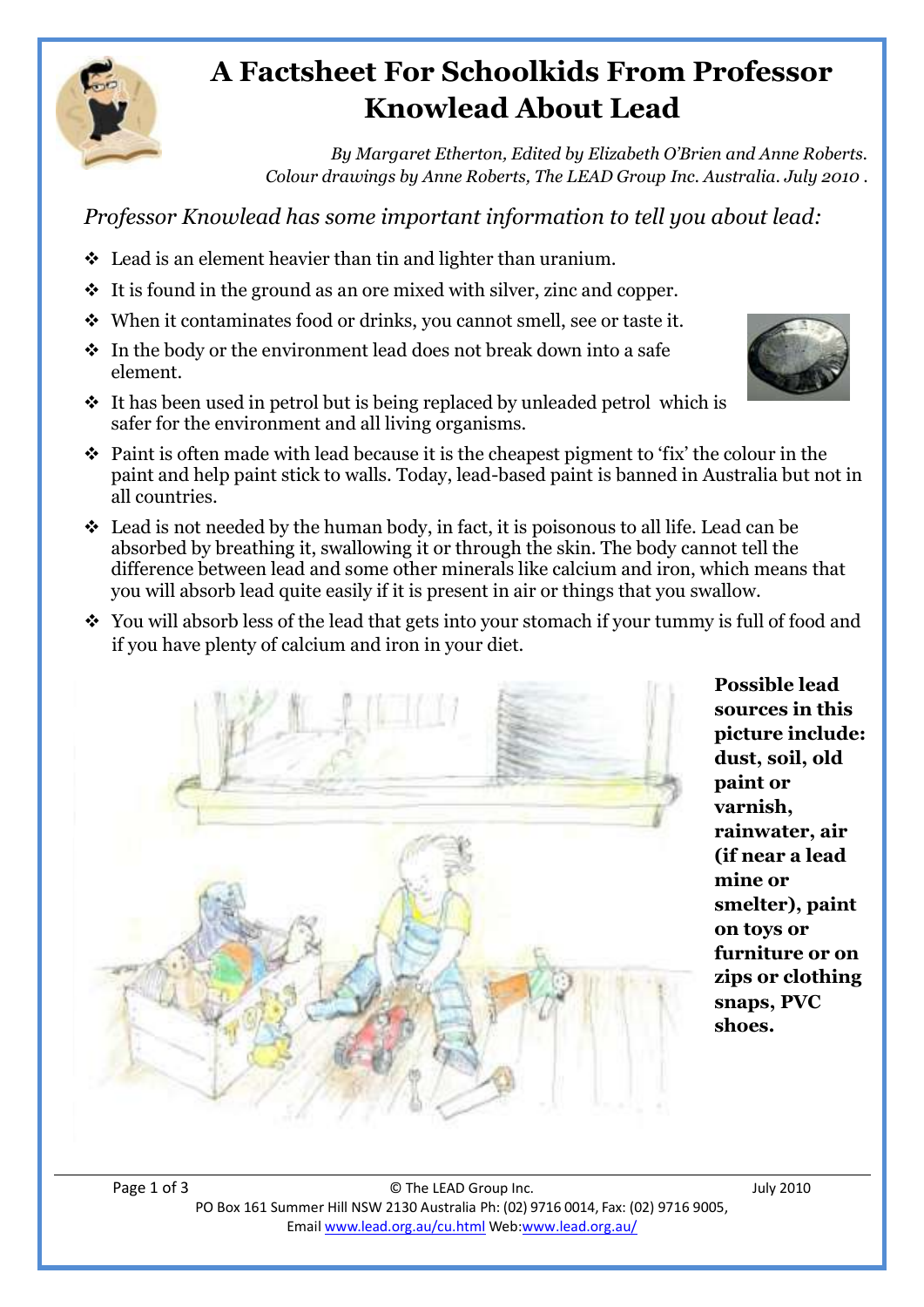## **Q & A**

### **How do you become lead poisoned?**

If you inhale air polluted with lead, the lead can be absorbed by your lungs into your bloodstream. Another way to absorb lead is by licking, sucking or swallowing a product with lead in it. Products with lead in them, such as lead sinkers used for fishing lines, or metallic jewellery made of lead, are sometimes swallowed by children. In other situations the risk is less obvious, like breathing when someone is dry-sanding old paint nearby, or living in a house with old lead-based paint peeling off the walls. The most common ways you can get lead poisoning are:

- $\cdot$  when lead in dirt or dust sticks to your fingers and you then put your fingers in your mouth
- $\div$  if you put anything in your mouth that is painted with leaded paint
- $\div$  from breathing the exhaust of old cars which previously used leaded petrol
- if you live near a lead mine or smelter the air and soil around your home or the dust in your roof cavity will be contaminated



- $\bullet$  sucking or chewing dyed cloth books or fabrics
- $\div$  inhaling fumes from candles with a lead core in the wick
- drinking water from rainwater tanks where the roof has lead flashing or lead paint
- making lead-light stained glass windows and not following proper safety precautions

### **What happens if you become lead poisoned?**

If you get high levels of lead in your blood, at first you will not experience any problems unless the lead is very high, causing stomach cramps and vomiting. But, over time, with even low blood lead levels, you may have difficulties associated with the nervous system and the brain, such as learning difficulties, mental illness, hearing loss, poor memory and reasoning ability, slowed growth and problems moving muscles. In particular, lead alters the functioning of a child's growing brain, and can cause aggressive behaviour later in life, headaches and poor hand coordination and handwriting. Osteoporosis, Alzheimers disease and early death from heart attack or stroke are all later-life risks of lead poisoning earlier in life.

#### **What is the treatment for lead poisoning?**

The first thing to do is to avoid further contact with lead. Your home or school may need to be tested to find out where your lead sources are. You can take away the sources of lead such as dust, dirt and paint, but these should be removed by an expert. If poisoning is severe, harsh chemicals are given to the person to bind to the lead and make it pass out of the body.

#### **Acute lead poisoning is a medical emergency. If you swallow a lead sinker or lead jewellery, ask your parents to take you straight to hospital to avoid:**

- $\div$  severe stomach pains
- $\div$  nausea and vomiting
- ❖ seizures, coma and death

Page 2 of 3 C The LEAD Group Inc.